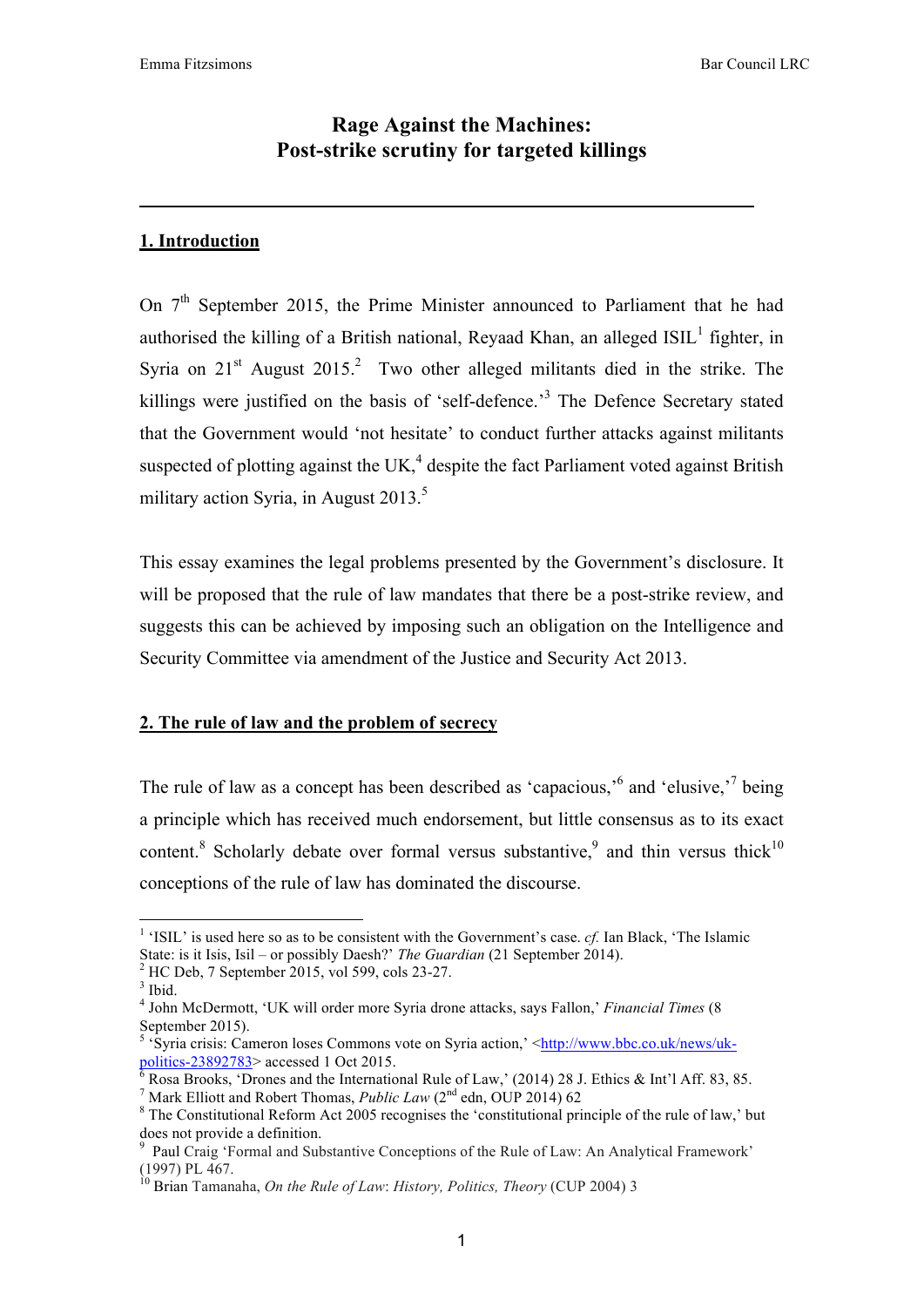Emma Fitzsimons Bar Council LRC

Former UN Secretary General, Kofi Annan, has described the rule of law as:

A principle of governance in which all persons, institutions and entities, public and private, including the State itself, are accountable to laws that are publicly promulgated, equally enforced and independently adjudicated, and which are consistent with international human rights norms and standards. It requires, as well, measures to ensure adherence to the principles of supremacy of law, equality before the law, accountability to the law, fairness in the application of the law, separation of powers, participation in decision-making, legal certainty, avoidance of arbitrariness and procedural and legal transparency.<sup>11</sup>

The emphasis on arbitrariness and transparency are significant, particularly in the context of lethal force without trial. The Government's disclosure presents two important legal questions. First, it must determined if lethal targeting is permissible under domestic law, with respect to parliamentary control of the executive, common law rights of procedural due process, and under the Human Rights Act 1998. Second, it must be determined if the use of drones complies with international law, particularly *jus ad bellum, jus in bello* and international human rights law.

Yet, those determinations are frustrated by a lack of transparency, inhibiting Parliament and the public from scrutinising the decision to use targeted drone strikes. For this very reason, Rights Watch UK has initiated judicial review proceedings against the Government, for its refusal to publish the Attorney General's legal advice. 12

Milena Sterio describes this transparency vacuum as the 'problem of secrecy'<sup>13</sup> in the context of US drone strikes. Sterio suggests that because a large number of lethal strikes are conducted by covert CIA operations, it is impossible to determine whether

<sup>&</sup>lt;sup>11</sup> UNSC, 'Report of the Secretary-General on the Rule of Law and Transitional Justice in Conflict and Post-Conflict Societies.'  $(23 \text{ August } 2004)$  UN Doc.  $S/2004/616$ .

<sup>&</sup>lt;sup>12</sup> 'UK NGO commences proceedings against Government for failing to publish legal advice justifying strikes in Syria <http://rwuk.org/uk-ngo-rights-watch-uk-commences-proceedings-against-governmentfor-failing-to-publish-legal-advice-justifying-drone-strikes-in-syria/> accessed 1 Oct 2015.<br><sup>13</sup> Milena Sterio, 'The covert use of drones: how secrecy undermines oversight and accountability,'

<sup>(2015) 8</sup> Alb. Gov't L. Rev. 129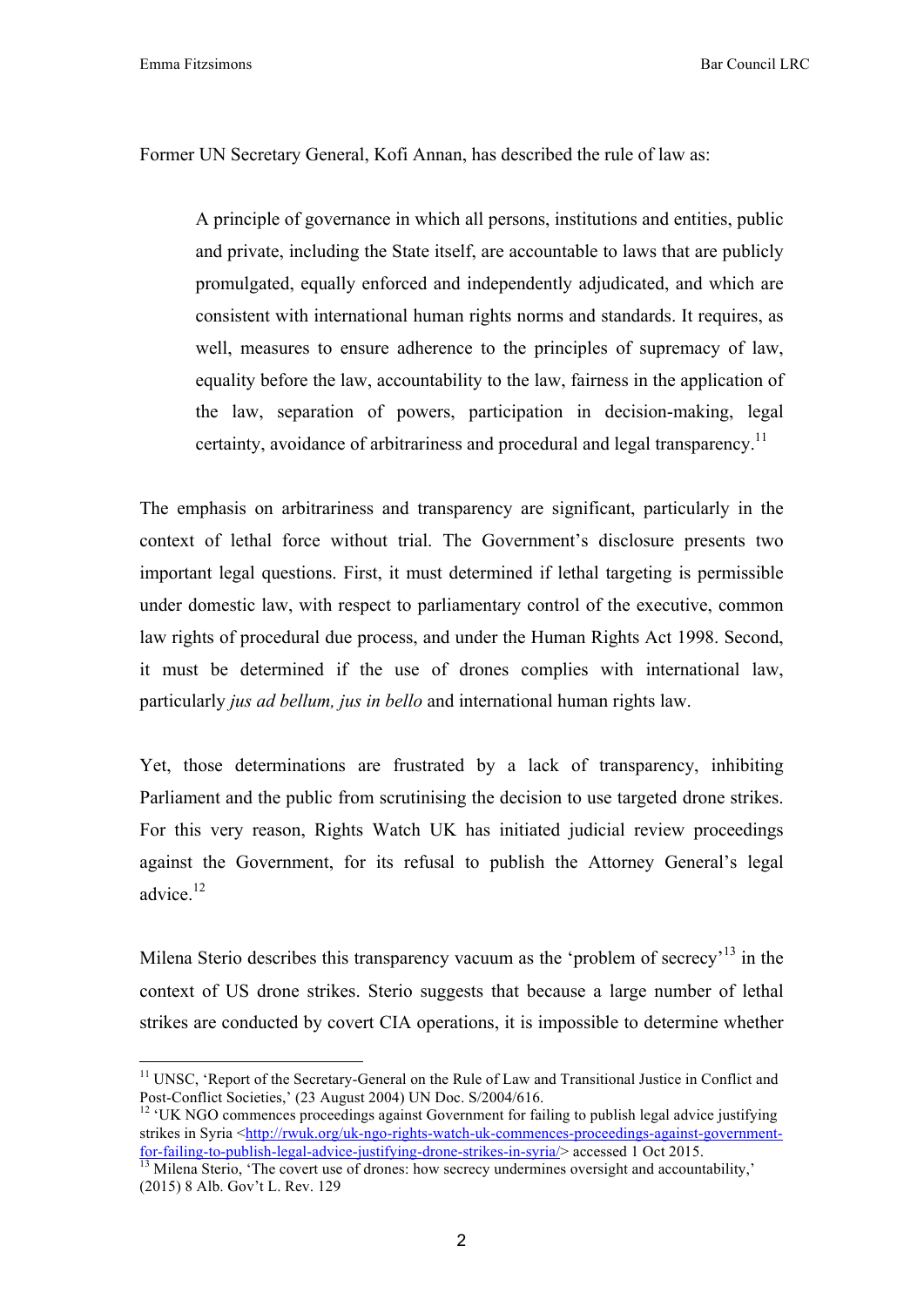most strikes comply with the relevant provisions of both domestic and international  $law.<sup>14</sup>$ 

Such strikes *may* be legal, but the very nature of secrecy prevents lawyers from making that assessment:

Secrecy...has disabled all of us from reaching appropriate legal, moral, and humanitarian judgments about the legality of drone strikes.<sup>15</sup>

This problem is only exacerbated by the fact that questions over the legality of drone strikes remain controversial in international law.<sup>16</sup> Hence, the imperative for accountability and oversight is even greater, since this is an exercise of executive power, with lethal effect, in a contested area.

### **3. Determining Legality: Deficiencies in the Government's case**

#### *Jus ad bellum*

The Government has sought to rely on self-defence as the legal basis for justifying use of force on Syrian territory without its consent, invoking Article 51 of the UN Charter, which provides:

Nothing in the present Charter shall impair the inherent right of individual or collective self-defence if an armed attack occurs against a Member of the United Nations, until the Security Council has taken measures necessary to maintain international peace and security.

The right to use self-defence is not unfettered, and must comply with the principles of necessity and proportionality.<sup>17</sup> Necessity 'requires that no viable alternative to use of

 $^{14}$  Ibid.<br> $^{15}$  Fn 15 at 131.

<sup>&</sup>lt;sup>16</sup> UNHCR, 'Report of the Special Rapporteur on the promotion and protection of human rights and fundamental freedoms while countering terrorism,' (28 February 2014) UN Doc. A/HRC/25/59 17 *Military and Paramilitary Activities in and against Nicaragua (Nicaragua v United States of America), Merits* (ICJ Reports 1986, p13-14); *Legality of the Threat or Use of Nuclear Weapons,*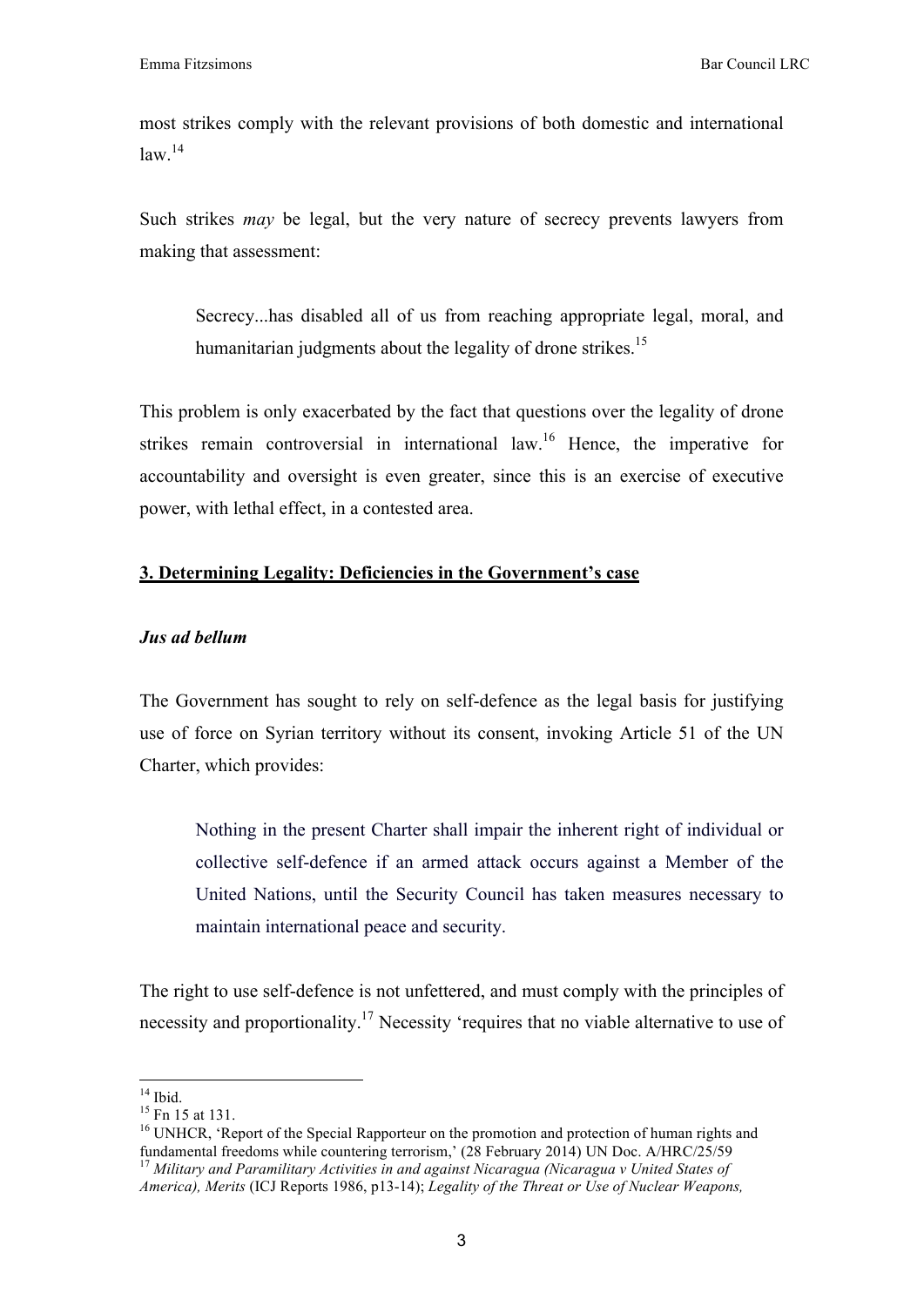force exist before a state may defend itself forcefully.<sup>18</sup> Proportionality 'requires a state acting defensively employ no more force than reasonably required to overcome a threat.'<sup>19</sup>

The circumstances in which self-defence can be claimed remain controversial.<sup>20</sup> In *Palestinian Wall Advisory Opinion<sup>21</sup>*, the ICJ took the view that the right is only available when the attack emanates from another sovereign state, as opposed to nonstate actors not under the control of the host state. Though the ICJ reaffirmed that view.<sup>22</sup> it has been criticised as unrealistic given the threat of terrorism and state practice to the contrary. $23$ 

If the anticipatory right is accepted, it must be constrained by a requirement of imminence.<sup>24</sup> To date, all that is known is that Khan was alleged to be 'involved in actively recruiting ISIL sympathisers and seeking to orchestrate specific and barbaric attacks against the UK $^{25}$ 

Phillipe Sands QC has indicated this is not sufficient:

Planning a future attack at some far away place has never been good enough in international law on the use of self-defence - it has to be imminent and on that we need the evidence. $26$ 

 

*Advisory Opinion* (ICJ Reports 1996, p 266); *Oil Platforms (Islamic Republic of Iran v United States of America), Judgment* (ICJ Reports 2003, p 161).<br><sup>18</sup> Michael Schmitt, 'Drone Attacks Under the Jus Ad Bellum and Jus in Bello: Clearing the 'Fog of

Law,' (2011) YIHL 311

 $19$  Ibid.

<sup>&</sup>lt;sup>20</sup> Christine Gray, 'The Use of Force and the International Legal Order,' in Malcolm Evans (ed) *International Law,* (2<sup>nd</sup> edn, OUP 2004)<br><sup>21</sup> ICJ Rep 2004, para 139

<sup>&</sup>lt;sup>22</sup> Armed Activities on the Territory of the Congo (*Democratic Republic of Congo v Uganda*) 2006 ICJ 116

<sup>&</sup>lt;sup>23</sup> Martin Dixon, *International Law*,  $(6^{th}$  edn, OUP 2007) 317; Michael Schmitt, 'Drone Attacks Under the Jus Ad Bellum and Jus in Bello: Clearing the 'Fog of Law.' (2011) YIHL 6

<sup>&</sup>lt;sup>24</sup> See the *Caroline Case* 29 Brit. & For. St. Papers 1137: 'a necessity of self-defence, instant, overwhelming, leaving no choice of means and no moment for deliberation.'

<sup>&</sup>lt;sup>25</sup> HC Deb, 7 September 2015, vol 599, col 25. <sup>26</sup> 'Who, What, Why: When is it legal to kill your own citizens?'

<sup>&</sup>lt;http://www.bbc.com/news/magazine-34184856> accessed 1 Oct 2015.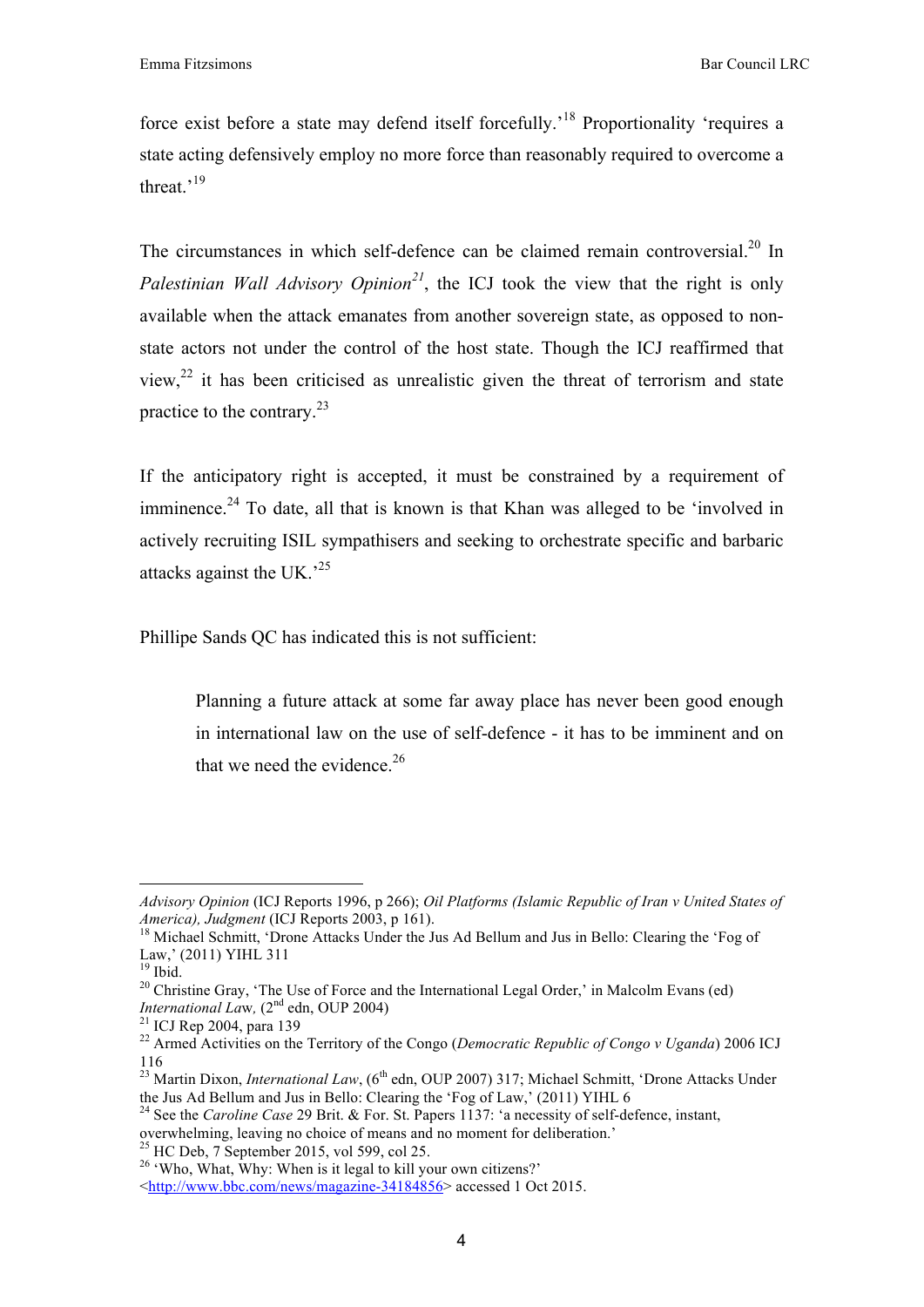Allegations of planning and radicalisation were also used to justify the targeting of Anwar al-Aulaqi, an American radical cleric, killed in a US drone strike in Yemen in 2011. The decision to place al-Awulaqi on the covert 'kill-list' was challenged by his father, on the basis that the US was not at war with Yemen, because 'the government does not have a blank check to kill terrorism suspects wherever they are in the world.<sup>27</sup> The plaintiff's claim was dismissed because he lacked standing and his claims were non justiciable under the 'political question' doctrine, being matters of national security.<sup>28</sup>

The US relied on an Israeli Supreme Court decision, *Public Committee Against Torture in Israel v Government of Israel*<sup>29</sup> as authority for the proposition that targeted killings are permissible under international law. That is difficult to reconcile in light of the ICJ jurisprudence, and in view of the wide international condemnation<sup>30</sup> of the Israeli practice and scholarly divergence.<sup>31</sup> Crucially, for both the US and the UK, targeted killings represent a radical departure from the right to due process for terror suspects.

Even if the Government is afforded the very highest benefit of the doubt, at best it can be stated that this is a nascent development in international law. The limited information disclosed by the Government makes it difficult to assess whether the requirements of necessity, proportionality and imminence were satisfied in this instance.

#### *In whose defence?*

The Prime Minister indicated that this strike was justified on the basis that these individuals presented a threat to the  $UK.^{32}$  That justification is not consistent with the official communication deposited by the Government to the UN Security Council.

<sup>&</sup>lt;sup>27</sup> 'Father plans to sue CIA after son put on 'kill' list,'<br>  $\langle \frac{\text{http://www.npr.org/templates/stor/y/story.php?storyId=128971188>} \text{accessed 1 Oct 2015.}}$ 

<sup>&</sup>lt;sup>28</sup> Al-Aulaqi v Barack H Obama and others, (2010) U.S. Dist. LEXIS 129601 (No-10-1469).<br><sup>29</sup> Public Committee Against Torture in Israel v Government of Israel (2006) HCJ.769/02<br><sup>30</sup> Press Release, Office of the Spokesman

<sup>&</sup>lt;sup>31</sup> Kristen Eichensehr, 'On Target? The Israeli Supreme Court and the Expansion of Targeted Killings,' (2007) YLJ 1873, 1881 32 HC Deb, 7 September 2015, vol 599, col 25.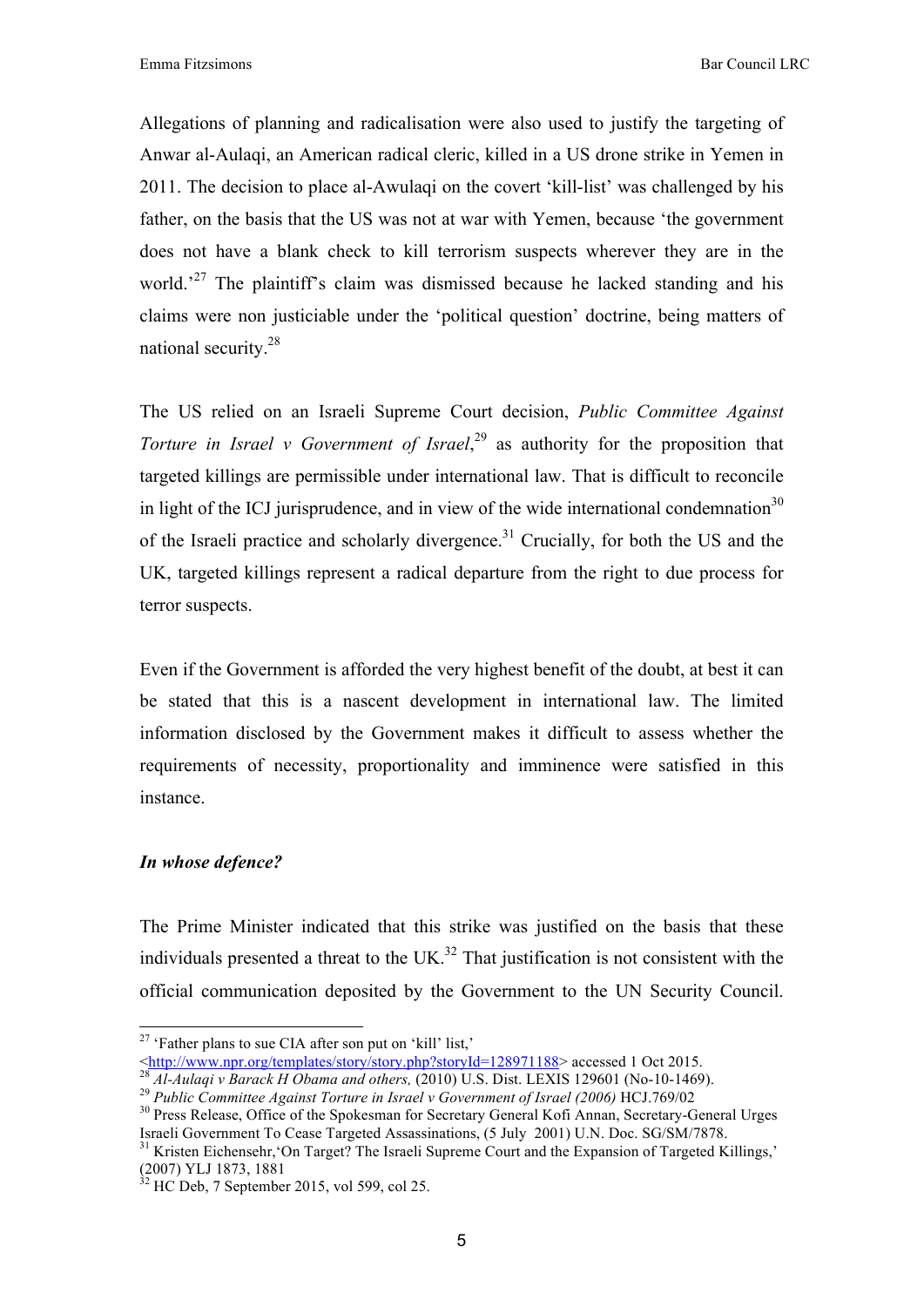The letter states that Khan represented a threat to the UK, because he was 'actively engaged in planning and directing imminent armed attack against the UK,' but goes on to justify the strike with reference to general threat presented by ISIL to Iraq.<sup>33</sup>

Unsurprisingly, this inconsistency has triggered much criticism among commentators. Kat Craig from Reprieve posits that the assertion of collective self-defence in the interests of Iraq may well have implications regarding Parliamentary consultation:

The Prime Minister's supposed reasons for carrying out this unprecedented drone attack seem to be changing by the day. Parliament voted strikes in Syria down, the government promised to return to Parliament if it were going to strike again, and yet the PM has just told the United Nations he struck Syria in order to defend Iraq. This is precisely why we need a full explanation of the legal and factual rationale for this attack without further delay.<sup>34</sup>

This inconsistency is of the utmost importance. It is not merely a pedantic point, but rather goes to the very heart of the rule of law: the Government has exercised lethal force against a British citizen without trial, in secret, and without a full presentation of the legal basis for that decision.

### *Paradigm lost: IHL or IHRL?*

The lack of transparency also presents another difficulty: are these strikes taking place in the context of an armed conflict or law enforcement? That question will determine whether international humanitarian law (IHL) or international human rights law (IHRL) applies.

If the UK considers that it is engaged in a non-international armed conflict with ISIL, it will need to meet the criteria set down in *Prosecutor v Tadic*<sup>35</sup>: that there is

<sup>&</sup>lt;sup>33</sup> UNSC, Letter dated 7 September 2015 from the Permanent Representative of the United Kingdom of Great Britain and Northern Ireland to the United Nations addressed to the President of the Security Council, (8 September 2015) UN Doc No. S/2015/688. <sup>34</sup> 'UN drones letter to UN casts doubt on Prime Minister's claims to Parliament,'

<sup>&</sup>lt;http://www.reprieve.org.uk/press/uk-drones-letter-to-un-casts-doubt-on-prime-ministers-claims-toparliament/> accessed 1 Oct 2015.<br><sup>35</sup> *The Prosecutor v. Dusko Tadic,* ICTY, Judgment, IT-94-1-T, 7 May 1997, para. 561-568.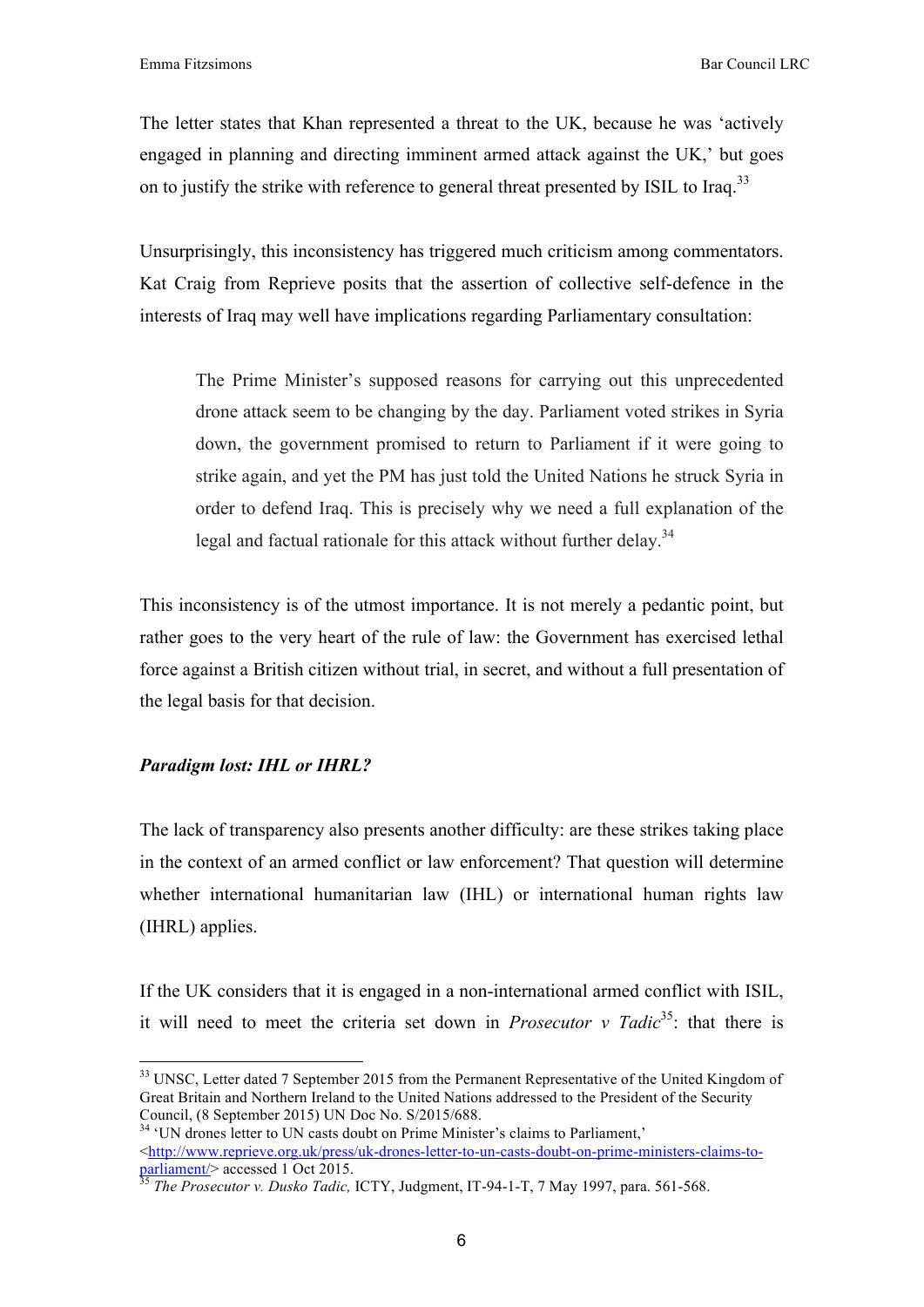protracted armed violence between government authorities and organised armed groups. If such a threshold were met, ISIL fighters *might* be legitimately targeted if they are civilians who have lost their protected status by virtue direct participation in hostilities. Even so, the International Committee of the Red Cross highlights that loss of civilian status is nuanced in its Interpretative Guidance.<sup>36</sup> An individual civilian can be legitimately attacked during the period in which he is participating in the conflict: his loss of protection is temporally linked to his conduct. For members of an organised group, like ISIL, they can be targeted solely on the basis of membership provided that they have engaged in a continuous combat function.<sup>37</sup>

If, on the other hand, the law enforcement paradigm applies to ISIL as terrorists, then IHRL applies, which will have three significant legal effects. First, the circumstances in which the Government can use lethal force will be significantly narrower than under IHL. $^{38}$  Second, the individual target ought to have the benefit of robust due process guarantees.39 Third, where lethal force is used, the Government is under an obligation to conduct an effective investigation afterwards.<sup>40</sup>

Interestingly, the Prime Minister regards the strike as falling outside an armed conflict, stating that 'it was a targeted strike to deal with a clear, credible and specific terrorist threats.'41 Consequently, IHRL would apply to the targeting of Khan and others like him. This requires an even higher standard of scrutiny, given the narrow basis on which lethal force is permissible under the law enforcement paradigm. Yet, the standard of disclosure to date, the inertia regarding any public inquiry and the total lack of an effective investigation suggest that the Government has fallen into the American trap of blurring two distinct paradigms.<sup>42</sup>

<sup>&</sup>lt;sup>36</sup> Nils Melzer. *Interpretative Guidance on the Notion of Direct Participation in Hostilities* (ICRC  $2009$ )<br><sup>37</sup> Ibid at 21-22.

<sup>&</sup>lt;sup>38</sup> Article 6(1) ICCPR; Article 2 ECHR.

 $39$  Ibid.

<sup>40</sup> *McKerr v UK* (App No 28883/95, judgment of 4 May 2001); *Hugh Jordan and others v UK* (App No 24746/96, judgment of 4 May 2001); *Shanaghan v UK* (App No 37715/97, judgment of 4 May 2001). 41 HC Deb, 7 September 2015, vol 599, col 26.

<sup>42</sup> Noam Lubell, 'The Legal Questions About Drone Strikes in Syria,' (*Just Security,* 10 September 2015) <https://www.justsecurity.org/25951/legal-questions-uks-targeted-killing-syria/> accessed 1 Oct 2015.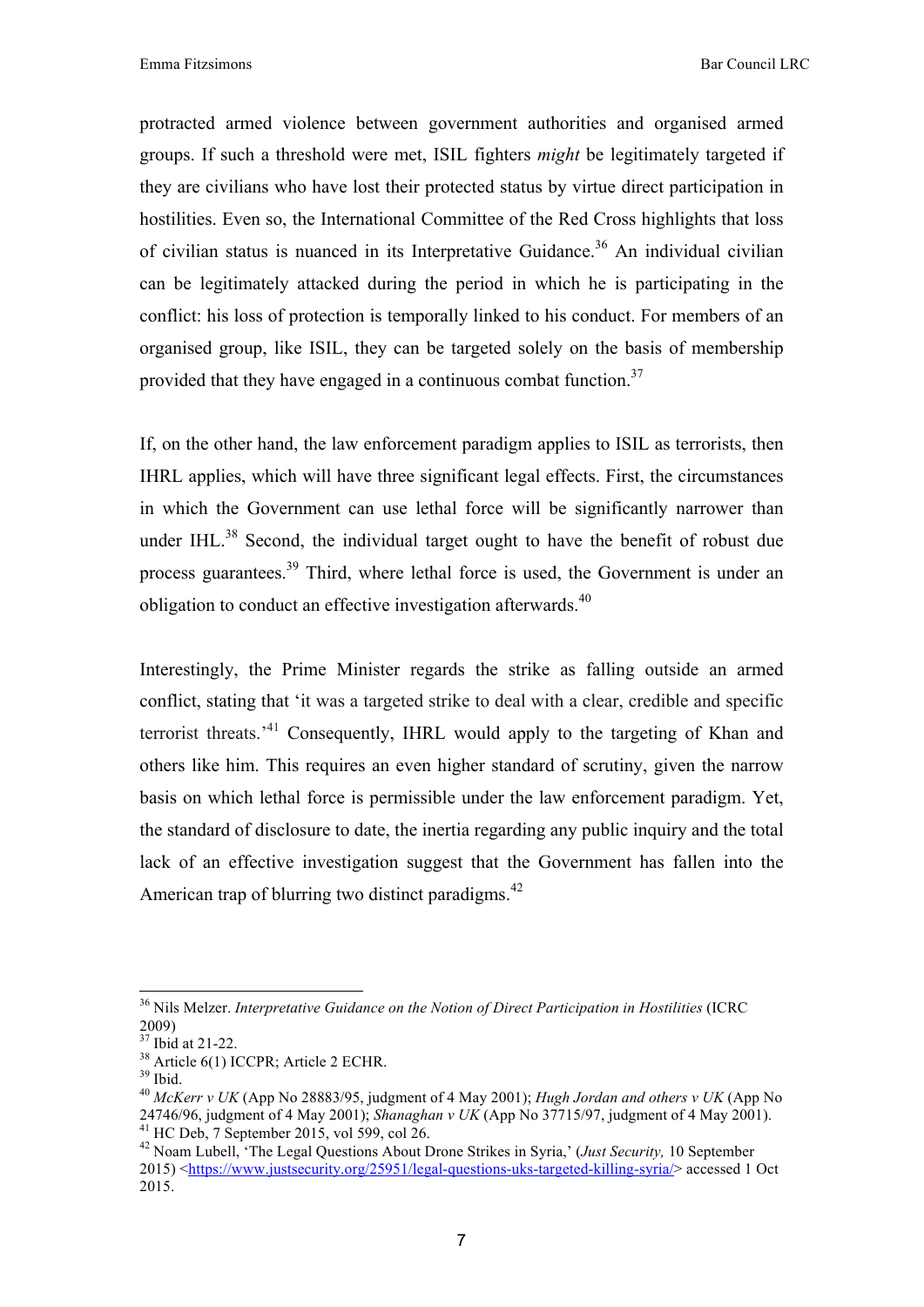Blurring these paradigms erodes the rule of law, and gives rise to the very strong perception that target killings amount to extra-judicial executions.<sup>43</sup>

#### **4. Reform: Amend the Justice and Security Act 2013**

In light of the foregoing legal quagmires, this essay submits that there be statutory obligation on the Intelligence and Security Committee (ISC) to conduct a post-strike review where (i) a strike has targeted a British citizen, and (ii) where a strike has resulted in the injury or death of a British citizen. The latter category would cover instances were civilians are affected as collateral damage.

While it has been reported that the newly constituted ISC may conduct an inquiry into the drone policy of its own volition,<sup>44</sup> it is submitted that this is not sufficient from a rule of law perspective.

The existing regime allows for the ISC to conduct an inquiry in the following circumstances:

- Section 2(1) provides that the ISC may examine or oversee the expenditure, administration, policy and administration of the Security Service, the Secret Intelligence Service and GCHQ; and
- Section 2(2) provides that the ISC may examine such other activities of the Government set out in a memorandum of understanding.

However, it should be noted that there is a possibility that the ISC is currently precluded from conducting such an inquiry by section 2(3) of the Act. Section 2(3) provides that the Committee can only consider operational matters provided it is not a part of any ongoing intelligence or security operation and is of significant national interest. Presently, it is not entirely clear if drone strikes have ceased to become

 43 Gabriella Blum and Philip Heyman, *Laws, Outlaws and Terrorists: Lessons from the War on* 

*Terrorism* (2010, MIT Press) 14<br><sup>44</sup> 'Cameron announces new Intelligence and Security Committee,' (*Politics Home*, 9 September 2015) <https://www.politicshome.com/party-politics/articles/story/cameron-announces-new-intelligence-andsecurity-committee> accessed 1 Oct 2015.